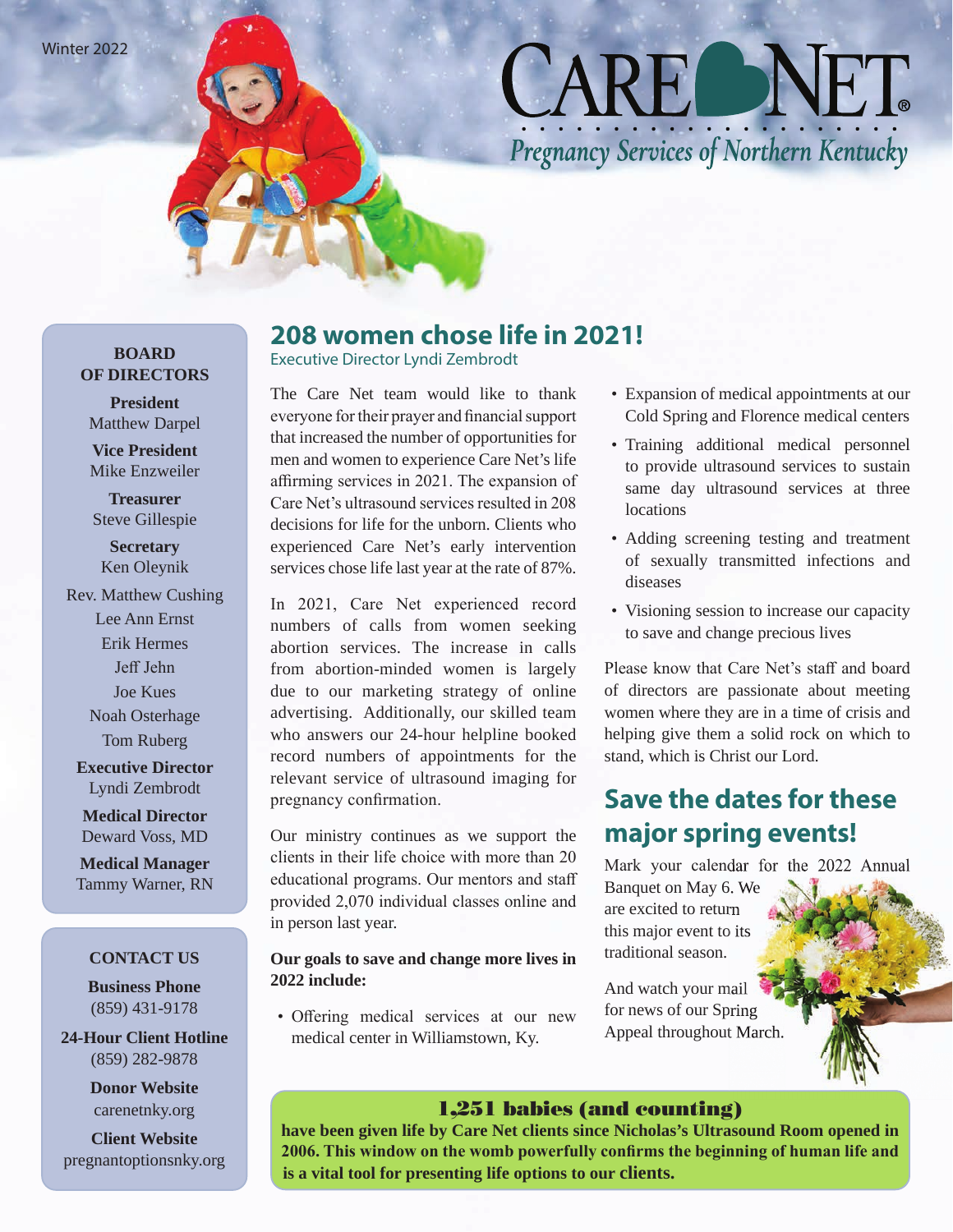### **Volunteers, staff, grantor and even Google join forces for client couple**

Eduardo and Daniela came to the McKinley Family Center in Florence in April 2021 for pregnancy confirmation. That visit began a blessed collaboration by staff, volunteers, a grantor and Google to give these young parents a strong start.



*Daniela and Eduardo*

provided funds specifically for Spanish versions of some classes. Volunteer mentor Kathy Mullen is able to converse in Spanish and became their Mentor Mom.

Eduardo took the Fatherhood program with volunteer Carson Latham and wanted hands-on lessons. Using dolls, Carson taught him how to hold a baby, change a diaper, secure a baby in a car seat and other confidence-building skills.

Both wanted to take Care Net's classes and signed up for Earn While You Learn. Led by a Mentor Mom, the 20 EWYL lessons focus on prenatal and newborn care, nutrition, fetal development, safety and more.

But while Eduardo is bilingual, Daniela currently speaks only Spanish. As He does so often, God had gone ahead of Care Net to meet this need; a grant from Hopeful Lutheran Church in Florence had already

"I can't say enough how much of a joy it is to see new dads reach out to Care Net to help prepare them for fatherhood," Carson said.

Daniela also signed up to take Care Net's Breastfeeding class, but while the video is available in Spanish, the printed manual is not. Care Net staffer Brittany Baker first entered the entire text of the manual into Google Translate and emailed the result to



*Using a doll, Eduardo practices diapering*

volunteer Helen Curless, a retired lactation consultant. Helen forwarded the text to her niece, who has a Master's degree in English-to-Spanish translation. She graciously made necessary corrections and emailed it back. Helen and fellow mentor Loretta Hall then led Daniela through the program via virtual meetings. Eduardo pronounced the translation "perfect."

"I believe all of this was the work of the Lord," said Florence Center Director Sandy Williams. "Everything fell into place in a matter of two weeks. I told [the couple] how much their feedback meant to us, because this was the first Spanishlanguage Breastfeeding class we had done."

### **Help us reach college students**

Do you have a passion for reaching local college students for life? We need marketing funds to purchase digital ads in the weekly emails they receive from their schools, Google ads and printed materials that promote our client website and services. Go to *carenetnky.org/college-outreach* to contribute to this specialized marketing effort.



Are you a college student who would like to be part of this outreach? Go to *carenetnky.org/ volunteer* and enter "college outreach" in your message.

*Paid Google ads such as this one allow us to work around Google's limiting algorithms and appear more often on the first page of searches.*

### **Diocese of Covington Pro-Life Office honors Care Net**

The Pro-Life Office of the Diocese of Covington honored Care Net with one of its 2022 Faces of Pro-Life awards at its biennial Life's a Ball celebration February 12.

"This event celebrates the many faces of pro-life, honoring the people who have made an impact within the community in preserving the sanctity of life," reported The Messenger, the diocese's publication.

Also honored this year were Rose Garden Home Mission and New Hope Pregnancy Center.

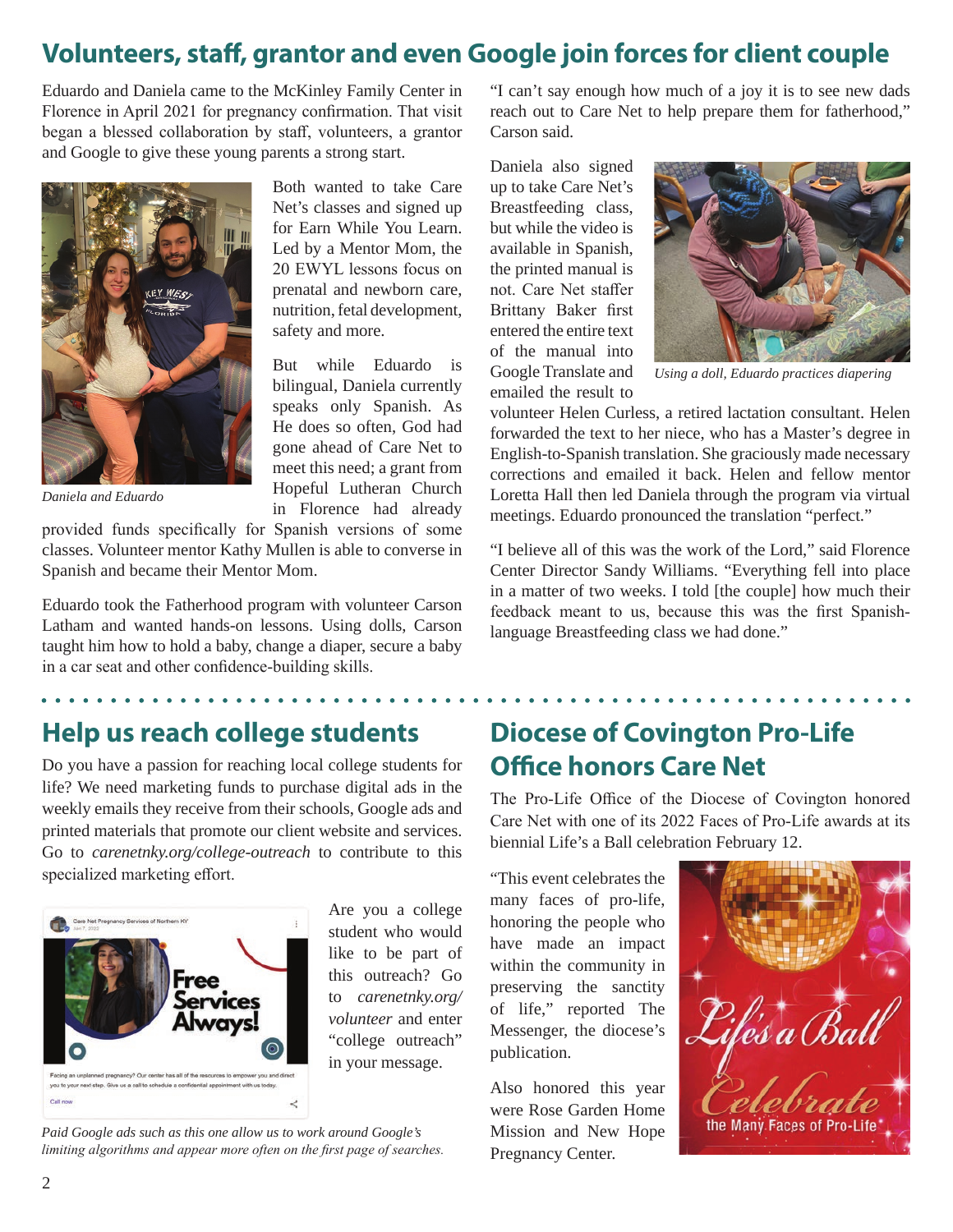#### **Dedications** *To dedicate a gift in someone's honor or memory, call 859-431-9178 or note your intent on your check or in the Note section of the online form.*

#### **In Memory**

Sandy Clore Schmaedecke by Roger & Sarah Andrews by David & Mary Runyon by Janet Knoebel by Kelly Veatch by Kay Preston by Kathy Ruck Maxwell, by Chris & Beth Davis Parents, by John O'Brien Jr. Baby Louise, by Bill & Valerie Bays Anthony Siegrist, by Michele Gingerich Bob Sturgis, by Ruth Ann Sturgis Linda Benzinger, by Marshall Liberman The babies lost, by Jim & Mary Ehrenfels Theodore & Eileen Kunkel by Gregory & Susan Davis Terri and Jessica Davis, by Michael Davis Michael Jameison, by Gregory & Susan Ryan William J. Lonneman, by Mary Lonneman Tom Zembrodt by Joan Zembrodt by Connie Lillard Larry Maschmeyer, by Rick & Mary Schuler Fred Fisher, by Glenn & Cammie Hinken Fran Miceli by William & Paula Duvall by Kim Combs Lisa Kirst, by Gregory Kirst

Patricia Newsom, by Dorothy Radenheimer Robert C. Cetrulo, by Elaine Cetrulo

Jamie Gottbrath, by Paul & Catherine Gottbrath John Nienaber, by Bernice Nienaber Stella & Bernie Darpel by Thomas & Margaret Duncan Monica Jade Wilson, by Robert & Theresa Buchanan Ruth Boone, by Charles & Cathy Dryden David W. Groseclose by Creative Expressions Art Studio Dave Hellman, by Norbert & Karla Goessling Tom Knorr, by Peggy Knorr Mary Katherine Stewart, by Stephanie Pfennig Don Schaeffer, by Edward Mader Baby Merkle, by Thomas Merkle Lindsey K. Myers, by Thomas Myers The McDonald twins, by Sarah Meisenhelder Jean Adams, by Frank & Pamela Wheatley Jessica Henson, by Dorothy Dixon Marcia Hepp Kramer by Patrick & Peggy Niehoff Mary Wigger, by Joseph & Connie Aylor Jack Grothaus, by Dorothy Grothaus Joey Schickling, by Denise Schickling Donald Gerding, by Judith Gerding Robert Maze, by Karen Maze Bill & Marianne Scheper,

by Paul & Nancy Kubala Carrie Williams, by Daniel & Joan Rooney Dr. Keith J. Millay, by Suzanne Millay Roger & Kathleen Beasley, by Loretta Hall John & Etta Zembrodt by the Zembrodt Family Foundation, Inc.

Gordon Leerman, by Hartmut & Anne Parnitzke Phyllis Shepherd Spiro by Fred & Mary Espenscheid Georgina Satterwhite by Michael & Carla Satterwhite Virginia Hensley, by Hilbert & Cynthia Hensley Mr. & Mrs. James Ratterman by Russ & Janice Barlow

#### **In Honor**

Emily Harper by The Master's Hand Auto Repair Kay Schaller, by Mark & Kathleen Washam Jerry & Diane Henke, by Don Able Mary Finke, by Joseph & Diane Hunter Joyce Bishop, by Alice O'Neill Robert & Julia Greene by Brian & Emily Walters by Daniel & Cathy Feldmann All mothers who placed a child for adoption by Patricia Landrum The unborn, by Del and Jeanna Burchell Janice C. Neltner, by Dr. Scott and Jill Neltner Mary G. Canfield, by Diane Gainer Jerry & Johanna Stegman by Benjamin & Natalie Thamann Alexis McGill Johnson by Gary & Monica Steffen

### **Heartfelt thanks to our 2021 Baby Bottle Campaign churches**

**Sanctity of Human Life** Blessed Sacrament Parish Burlington Baptist Church Cristo Rey Parish Grants Lick Baptist Church Grassy Run Baptist Church Gumlick Baptist Church Hopeful Lutheran Church Lifegate Church Macedonia Baptist Church Mason Baptist Church Mary Queen of Heaven Parish New Bethel Church Sherman Church of Christ St. Joseph Parish-Camp Springs St. Pius X Parish St. Thomas Parish The Gathering Place Trinity Southern Baptist Church Union Baptist Church Williamstown United Methodist Church

**Mother's Day-Father's Day** All Saints Parish Beaver Lick Baptist Church

Christ Baptist Church Corinth Christian Church Cristo Rey Parish Crittenden Baptist Church Cynthiana Baptist Church Demossville Baptist Church Dry Ridge Baptist Church First Baptist Church of Walton Glencoe Baptist Church Grace Baptist Church-Florence GracePointe Community Church of the Nazarene Hebron Church of Christ Hebron Lutheran Church Immaculate Heart of Mary Parish Immanuel United Methodist Church Independence New Life Church of the Nazarene Kento-Boo Baptist Church Knoxville Baptist Church Main Street Baptist Church Marcus Crooked Creek Baptist Church Mary Queen of Heaven Parish Mason Baptist Church

Mercy Ridge Community Church Mount Carmel Baptist Church New Columbus Baptist Church New Bethel Church Oak Ridge Baptist Church One Hope Community Church Rosedale Baptist Church Sand Run Baptist Church Sherman Baptist Church St. Barbara Parish St. Catherine of Siena Parish St. Henry Parish St. John the Baptist Parish St. Mary of the Assumption Parish St. Matthew Parish St. Patrick Parish of Taylor Mill St. Paul Parish St. Timothy Parish The Bridge Community Church Turner Ridge Baptist Church Unity Baptist Church Williamstown Baptist Church Williamstown Church of God Vineyard Christian Church-Florence

#### **Respect Life Month**

Immaculate Heart of Mary Parish Beechgrove Baptist Church Burlington Bible Church Covington Latin School Divine Mercy Parish First Baptist Church-Independence Florence Baptist Church Holy Cross Parish Holy Spirit Parish Mother of God Parish Next Chapter Church Notre Dame Academy Pure Life Ministries Riverview Baptist Church St. Ann Parish St. Anthony Parish St. Bernard Parish St. John the Evangelist Parish St. Philip Parish St. William Parish Sts. Boniface and James Parish Walton United Methodist Church Williamstown Christian Church